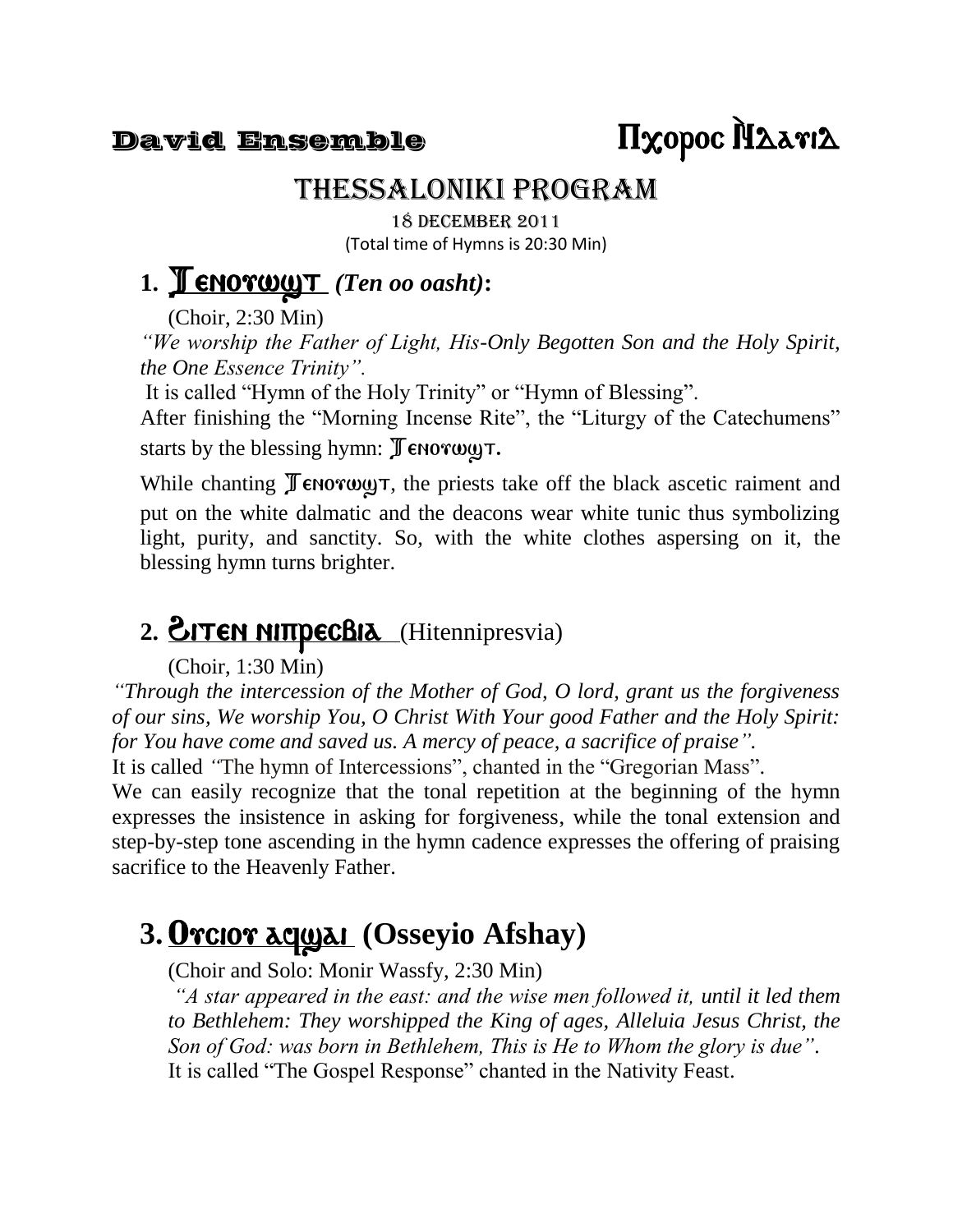Therefore, its melody is completely different from the "Annual Gospel Response" or that of the Great lent.

## 4. **III xpictoc aqtwnq (Pikhristos Aftonf).**

(Choir and Solo: Monica George, 5:45 Min) *"Christ has risen from the dead. By death He trampled over death. And to those who were in the graves, He granted them the eternal life".* Hymn for the Resurrection.

Chanted during the Procession of bishops and priests holding the golden censers with incense ascending up, together with deacons holding candles, icons and crosses with ensigns hanged on, all circulating the church 3 times among the congregation.

# 5. **Jeiphnh NTE (D)** Tihirini ente Efnoti)

(Choir, 1:30 Min)

*"The peace of God: which is beyond all understanding: keeps your hearts: in Christ Jesus, our Lord. I have sinned, My Lord Jesus forgive me for there is neither servant without sin nor a master without forgiveness".*

It is called "Gospel Response" chanted in the Great Lent.

Asceticism can be traced in the rhythms, while the tones bear an anchorite spirit, and therefore it simply represents the state of asceticism and abstinence lived by the church throughout that period.

#### **6.** Xere ne Maria*(Shere ne Maria):*

(Choir and Solo: George Kyrillos, 7:45 Min) *"Hail to you Mary, the fair dove, who bore to us God the Logos (Word)".* It is Called "The Praxis Response".

Chanted before reading a chapter of "Acts of the Apostles".

This hymn is characterized by "Tonal redundancy" which is a distinctive style of formulation in Coptic hymns called **Melisma**, in which several tones are composed for one vowel.The Melisma existed in Pharaonic music as stated by "Demetrios the Valerony" (one of Alexandria Library Chiefs in 2 97 B.C.) who wrote: *"Egyptian priests used to worship their Deities using the 7 vowels, by singing one after the other, producing dulcet sounds by this redundancy"*.

This proves that this style of singing existed in the era of the Pharaohs, and outreached the Coptic Church as a style but not as hymns.